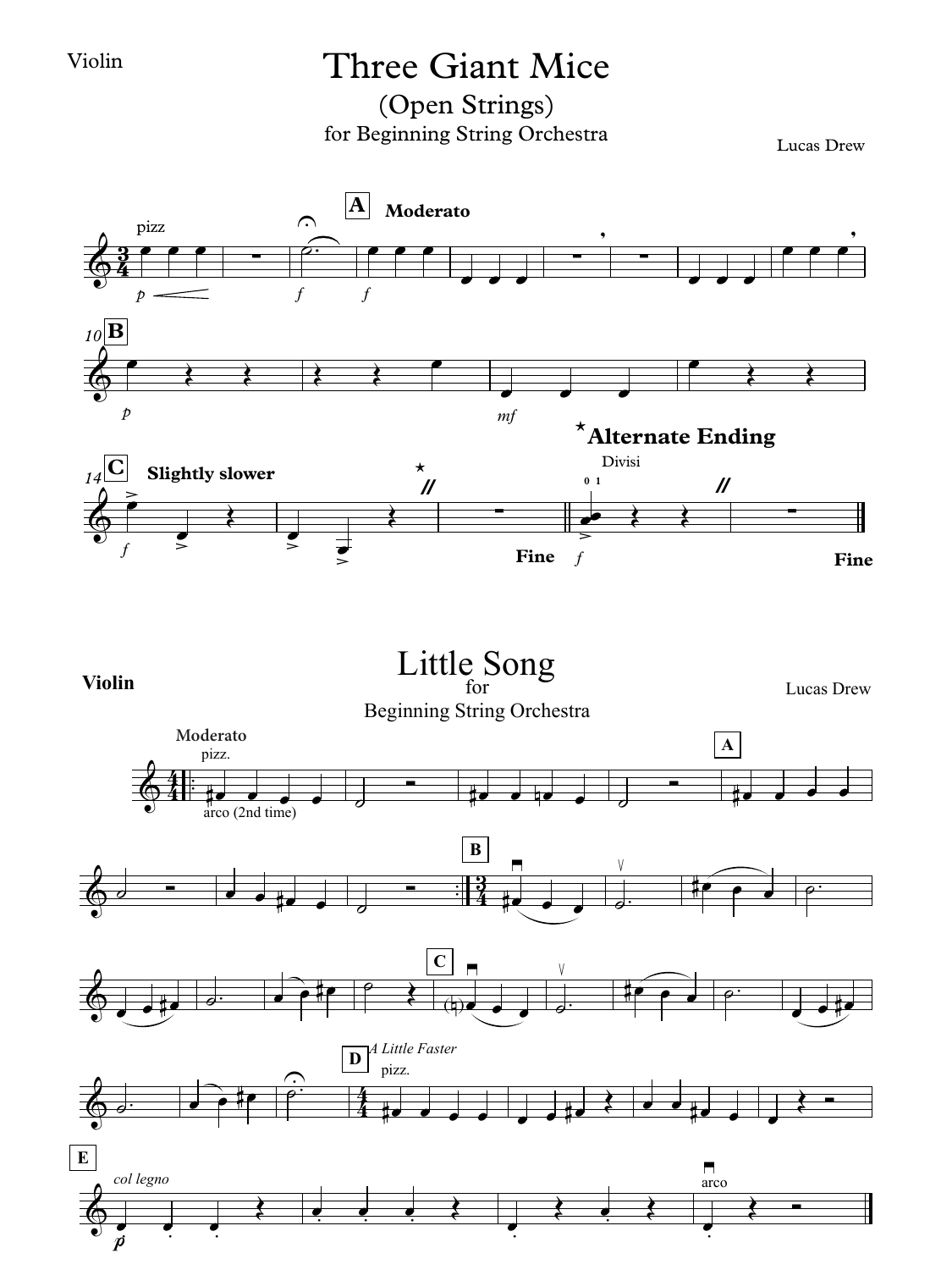#### Viola

## Three Giant Mice

### (Open Strings) for Beginning String Orchestra

Lucas Drew

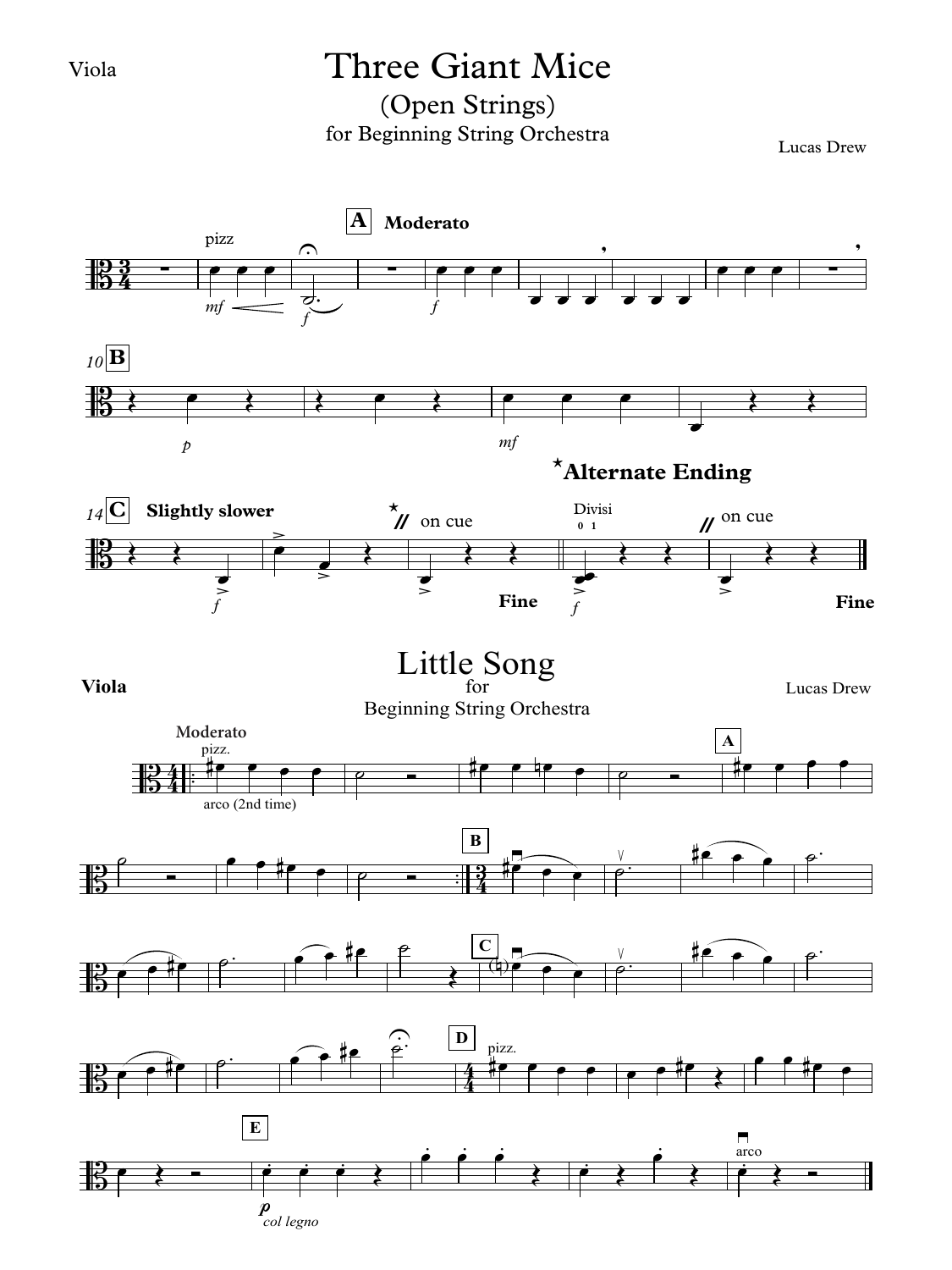## Cello Three Giant Mice

(Open Strings) for Beginning String Orchestra

Lucas Drew